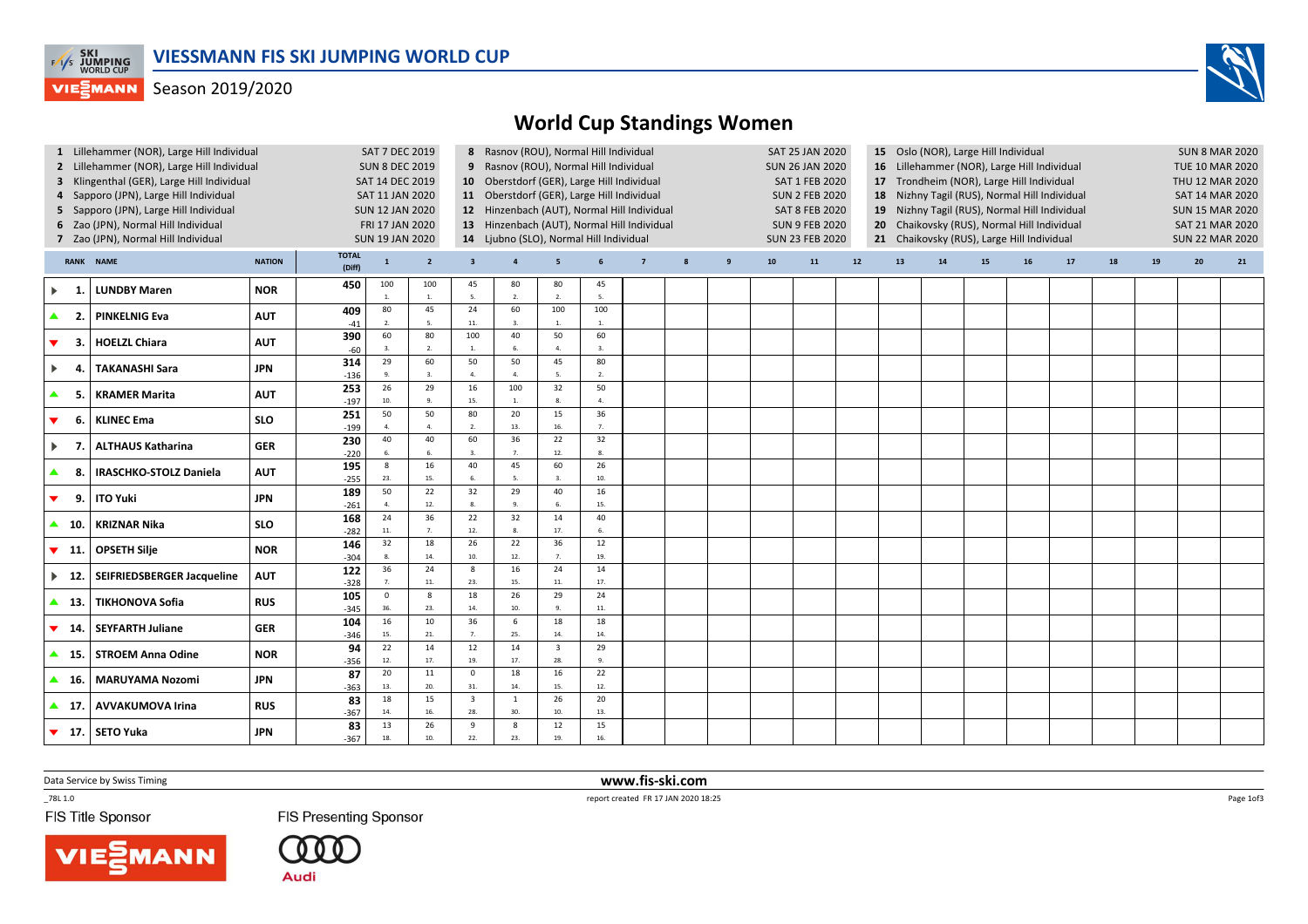

**VIESMANN** Season 2019/2020

## World Cup Standings Women

|                               | <b>RANK NAME</b>          | <b>NATION</b> | <b>TOTAL</b><br>(Diff)            | $\mathbf{1}$          | $\overline{2}$                 | $\overline{\mathbf{3}}$ | $\overline{4}$                 | 5                      | 6                     | $\overline{7}$ | 8 | $\overline{9}$ | 10 | 11 | 12 | 13 | 14 | 15 | 16 | 17 | 18 | 19 | 20 | 21 |
|-------------------------------|---------------------------|---------------|-----------------------------------|-----------------------|--------------------------------|-------------------------|--------------------------------|------------------------|-----------------------|----------------|---|----------------|----|----|----|----|----|----|----|----|----|----|----|----|
| $\blacktriangledown$<br>19.   | <b>GOERLICH Luisa</b>     | <b>GER</b>    | 78<br>$-372$                      | $\overline{7}$<br>24. | 12<br>19.                      | 11<br>20.               | 26<br>10.                      | 20<br>13.              | $\overline{2}$<br>29. |                |   |                |    |    |    |    |    |    |    |    |    |    |    |    |
| $\triangle$ 20.               | <b>REISCH Agnes</b>       | <b>GER</b>    | 59<br>$-391$                      | 14<br>17.             | 20<br>13.                      | 13<br>18.               | $\overline{2}$<br>29.          | $\mathbf 0$<br>34.     | 10<br>21.             |                |   |                |    |    |    |    |    |    |    |    |    |    |    |    |
| $\blacktriangledown$<br>- 21. | <b>BOGATAJ Ursa</b>       | <b>SLO</b>    | 53<br>$-397$                      | 15<br>16.             | 32<br>8.                       | 6<br>25.                |                                |                        |                       |                |   |                |    |    |    |    |    |    |    |    |    |    |    |    |
| $\triangle$ 22.               | <b>MALSINER Lara</b>      | <b>ITA</b>    | 48<br>$-402$                      | 11<br>20.             | $5\phantom{.0}$<br>26.         | ijc                     | 15<br>16.                      | 13<br>18.              | $\overline{4}$<br>27. |                |   |                |    |    |    |    |    |    |    |    |    |    |    |    |
| $\triangle$ 22.               | <b>WUERTH Svenja</b>      | <b>GER</b>    | 48<br>$-402$                      | 12<br>19.             | 13<br>18.                      | $\overline{0}$<br>34.   | 12<br>19.                      | 6<br>25.               | 5<br>26.              |                |   |                |    |    |    |    |    |    |    |    |    |    |    |    |
| $\blacktriangledown$<br>24.   | <b>CLAIR Julia</b>        | <b>FRA</b>    | 47<br>$-403$                      | 9<br>22.              | $\mathbf 0$<br>31.             | 15<br>16.               | 13<br>18.                      | 10<br>21.              | nqc                   |                |   |                |    |    |    |    |    |    |    |    |    |    |    |    |
| $\triangle$ 25.               | <b>FREITAG Selina</b>     | <b>GER</b>    | 40<br>$-410$                      | 5<br>26.              | $\overline{2}$<br>29.          | 5<br>26.                | $\overline{4}$<br>27.          | 11<br>20.              | 13<br>18.             |                |   |                |    |    |    |    |    |    |    |    |    |    |    |    |
| $\blacktriangleright$ 26.     | <b>ROGELJ Spela</b>       | <b>SLO</b>    | 39<br>$-411$                      | $\mathbf 0$<br>34.    | 9<br>22.                       | 20<br>13.               | $\mathbf 0$<br>34.             | 1<br>30.               | 9<br>22.              |                |   |                |    |    |    |    |    |    |    |    |    |    |    |    |
| $\blacktriangledown$<br>27.   | <b>SHPYNEVA Anna</b>      | <b>RUS</b>    | 33<br>$-417$                      | $\mathbf{0}$<br>39.   | $\overline{4}$<br>27.          | 29<br>9.                |                                |                        |                       |                |   |                |    |    |    |    |    |    |    |    |    |    |    |    |
| $\blacktriangleright$ 28.     | <b>EDER Lisa</b>          | <b>AUT</b>    | 27<br>$-423$                      | 10<br>21.             | $\overline{7}$<br>24.          |                         | nqc                            | $\overline{4}$<br>27.  | 6<br>25.              |                |   |                |    |    |    |    |    |    |    |    |    |    |    |    |
| ▲ 29.                         | <b>IWABUCHI Kaori</b>     | <b>JPN</b>    | 25<br>$-425$                      | $\mathbf{0}$<br>31.   | $\overline{1}$<br>30.          | $\overline{2}$<br>29.   | 11<br>20.                      | $\mathbf 0$<br>31.     | $11\,$<br>20.         |                |   |                |    |    |    |    |    |    |    |    |    |    |    |    |
| ▲ 29.                         | <b>RAJDA Kinga</b>        | <b>POL</b>    | 25<br>$-425$                      |                       |                                |                         | 10<br>21.                      | $\overline{7}$<br>24.  | 8<br>23.              |                |   |                |    |    |    |    |    |    |    |    |    |    |    |    |
| $\blacktriangle$<br>29.       | <b>IAKOVLEVA Lidiia</b>   | <b>RUS</b>    | 25<br>$-425$                      |                       |                                |                         | 9<br>22.                       | 9<br>22.               | $\overline{7}$<br>24. |                |   |                |    |    |    |    |    |    |    |    |    |    |    |    |
| $\blacktriangledown$<br>32.   | <b>KOMAR Katra</b>        | <b>SLO</b>    | 20<br>$-430$                      |                       |                                | 10<br>21.               | 5<br>26.                       | $5\overline{5}$<br>26. | $\mathbf 0$<br>36.    |                |   |                |    |    |    |    |    |    |    |    |    |    |    |    |
| $\blacktriangledown$<br>33.   | <b>BRECL Jerneja</b>      | <b>SLO</b>    | 17<br>$-433$                      | $\mathbf{0}$<br>35.   | $\overline{\mathbf{3}}$<br>28. | 14<br>17.               | nqc                            | $\mathsf 0$<br>32.     | $\mathbf 0$<br>31.    |                |   |                |    |    |    |    |    |    |    |    |    |    |    |    |
| $\blacktriangleright$ 34.     | <b>RUNGGALDIER Elena</b>  | <b>ITA</b>    | 9<br>$-441$                       | 1<br>30.              | $\mathsf 0$<br>33.             | $\overline{0}$<br>32.   | nqc                            | 8<br>23.               | $\mathbf{0}$<br>40.   |                |   |                |    |    |    |    |    |    |    |    |    |    |    |    |
| $\triangle$ 35.               | <b>MAKHINIA Irma</b>      | <b>RUS</b>    | 8<br>$-442$                       |                       |                                |                         | $\overline{7}$<br>24.          | $\mathbf 0$<br>39.     | <sup>1</sup><br>30.   |                |   |                |    |    |    |    |    |    |    |    |    |    |    |    |
| $\blacktriangleright$ 35.     | <b>HARALAMBIE Daniela</b> | <b>ROU</b>    | 8<br>$-442$                       | $\overline{4}$<br>27. | $\mathbf 0$<br>32.             | $\overline{4}$<br>27.   |                                |                        |                       |                |   |                |    |    |    |    |    |    |    |    |    |    |    |    |
| $\blacktriangledown$ 37.      | <b>KYKKAENEN Julia</b>    | <b>FIN</b>    | $\overline{\mathbf{z}}$<br>$-443$ | nqc                   | $\mathsf 0$<br>37.             | $7\overline{ }$<br>24.  | $\mathbf 0$<br>36.             | $\mathsf 0$<br>36.     | $\mathsf 0$<br>33.    |                |   |                |    |    |    |    |    |    |    |    |    |    |    |    |
| $\blacktriangledown$ 37.      | <b>PAGNIER Josephine</b>  | <b>FRA</b>    | $\overline{\mathbf{z}}$<br>$-443$ | 6<br>25.              | $\mathbf 0$<br>34.             | $\mathbf{1}$<br>30.     |                                |                        |                       |                |   |                |    |    |    |    |    |    |    |    |    |    |    |    |
| $\blacktriangleright$ 39.     | LI Xueyao                 | <b>CHN</b>    | 6<br>$-444$                       | nqc                   | 6<br>25.                       | $\mathsf 0$<br>39.      |                                |                        |                       |                |   |                |    |    |    |    |    |    |    |    |    |    |    |    |
| $\blacktriangleright$ 40.     | KOBAYASHI Yuka            | <b>JPN</b>    | 3<br>$-447$                       |                       |                                |                         | $\overline{\mathbf{3}}$<br>28. | $\mathbf 0$<br>33.     | nqc                   |                |   |                |    |    |    |    |    |    |    |    |    |    |    |    |

Data Service by Swiss Timing

**NN** 

 $-78L 1.0$ 

FIS Title Sponsor

**FIS Presenting Sponsor** 

 $\begin{smallmatrix} \text{\large 0} & \text{\large 0} & \text{\large 0} \end{smallmatrix}$ **Audi** 

 www.fis-ski.comreport created FR 17 JAN 2020 18:25

Page 2of3